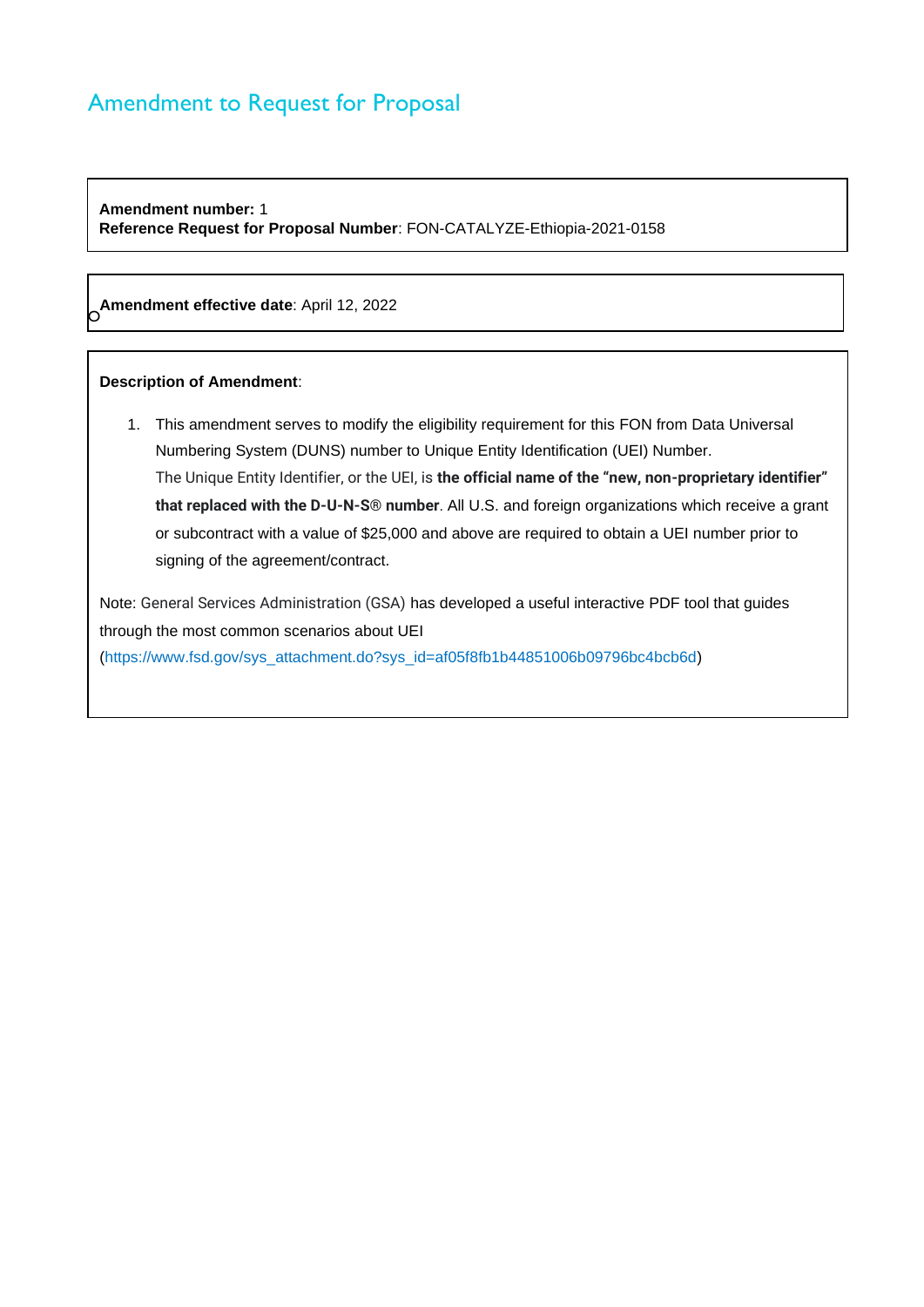# **Funding Opportunity Notice: Youth Job Placement in Ethiopia**

| <b>Funding Opportunity:</b>                       | <b>CATALYZE Innovative Blended Finance</b>       |
|---------------------------------------------------|--------------------------------------------------|
| <b>Funding Opportunity Number:</b>                | FON-CATALYZE-Ethiopia-2021-0158                  |
| <b>Issuance Date:</b>                             | May 27, 2021                                     |
| <b>Questions Due:</b>                             | N/A                                              |
| <b>Bidder's Conference (virtual):</b>             | June 18, 2021                                    |
| <b>Deadline for Submission of Business Plans:</b> | Accepted on a rolling basis through May 31, 2022 |
| <b>Submit Concept Papers To:</b>                  | EthiopiaMS4G.Procurement@thepalladiumgroup.com   |

### To Interested Offerors:

The purpose of this Funding Opportunity Notice (FON) is to solicit business plans from interested parties, wishing to receive funding from the Market Systems for Growth (MS4G) Activity of the CATALYZE Innovative Blended Finance (CATALYZE) program.

Palladium is implementing the Market Systems for Growth Activity, funded by the United States for International Development (USAID) and is seeking qualified sources to implement youth job placement activities in Ethiopia.

Qualified sources are invited to submit Business Plans for award of a subcontract (see definitions below) on a rolling basis:

Palladium on behalf of USAID anticipates awarding one or more subcontracts to fund selected proposals submitted in response to this FON.

Subject to availability of funds, Palladium intends to provide up to US\$1.2 million in total funding for activities to be implemented with individual value of awards expected to be up to US\$400,000 for placing at least 2,000 youth in jobs. Palladium reserves the right to fund any or none of the business plans submitted.

MS4G will hold an online Bidder's Conference to familiarize interested potential bidders with the opportunity and provide interested potential bidders to with an opportunity to meet and collaborate with other potential bidders on consortia, as they desire. The Bidder's Conference will be recorded and the recording emailed to any potential bidders who request it, whether they were able to participate in the online Bidder's Conference or not. This is an attempt to ensure broad access to the information provided even for groups with limited digital connectivity. To receive an invitation to the Bidder's Conference, including detailed information, time, and link to the web event, please send an email to [EthiopiaMS4G.Procurement@thepalladiumgroup.com](mailto:EthiopiaMS4G.Procurement@thepalladiumgroup.com) with the subject line "Bidder's Conference: FON-CATALYZE-Ethiopia-2021-0158".

Palladium may award a subcontract as a result of any business plans received and evaluated.

For the purposes of this FON a funded Subcontract is defined as firm fixed price contract to procure goods or services at firm fixed prices, where payments are made for acceptable received and inspected services or goods in accordance with the stated criteria. Subcontracts may include profit or fee when priced.

The FON solicits business plans for interventions that will be implemented in Addis Ababa, Ethiopia and /or secondary cities more than 300,000 residents in the Tigray, Oromia, and Amhara regions of Ethiopia. Offerors should clearly mention the geographic areas in which project activities will be implemented.

Subcontracts will be administered in accordance with the terms and conditions of Firm Fixed Price Contracts under CATALYZE, which will be provided to the applicants selected for Phase II evaluation.

This FON is comprised of the following main sections:

- 1. Program Summary
- 2. Funding Opportunity Statement
- 3. Award Information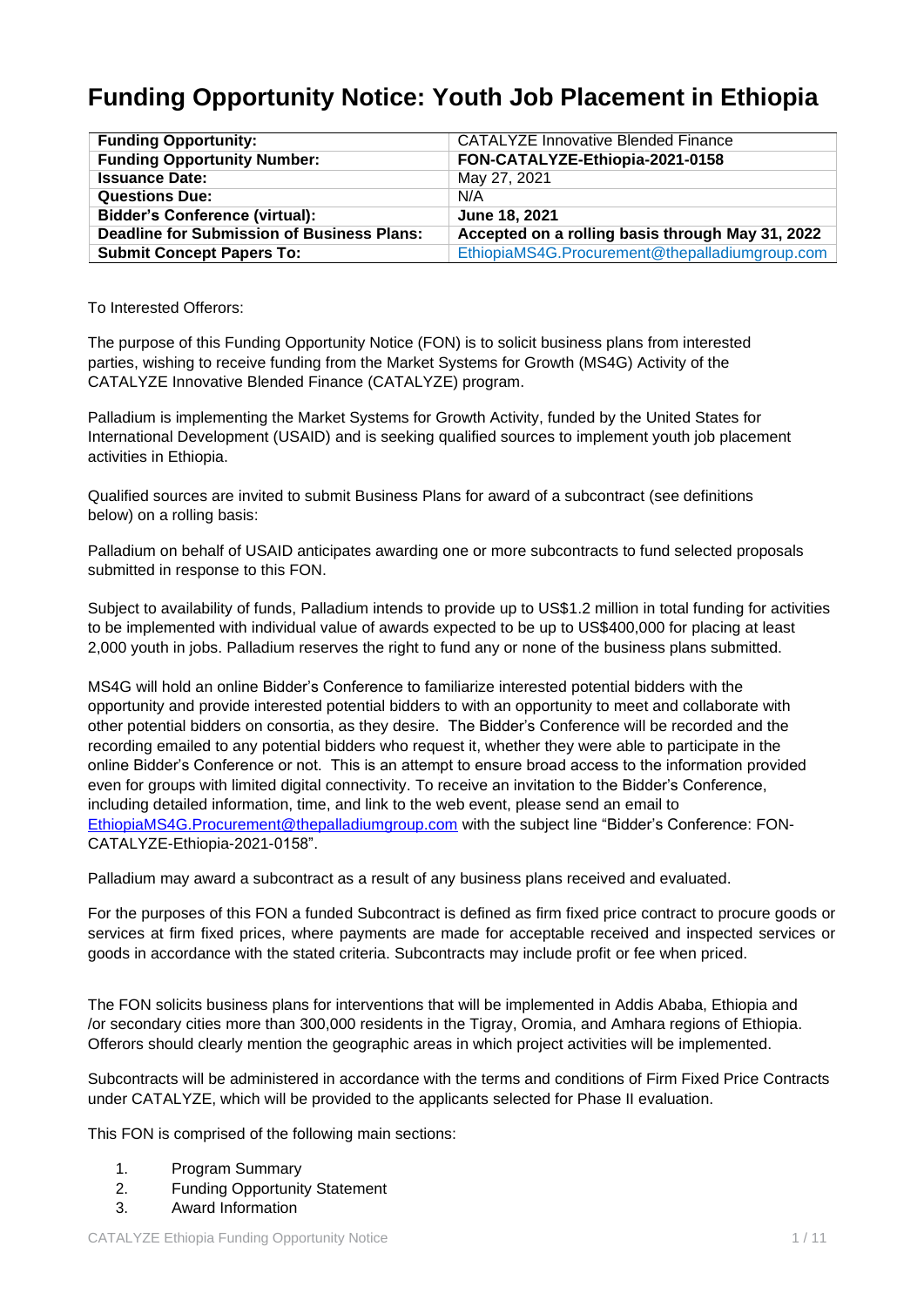- 4. Eligibility Requirements
- 5. Business Plan& Submission Information
- 6. Business Plan Review Information
- 7. Award & Administration Information
- 8. Other Information

To be eligible for consideration, offerors must provide all required information in their application/proposal. Applications/business plans that are submitted late, incomplete, or are non-responsive will not be considered. Awards will be made to the responsible offerors whose concept best meet the requirements of this FON and the evaluation criteria contained herein.

Palladium requires that applications/business plans be submitted electronically (e-mailed) to [EthiopiaMS4G.Procurement@thepalladiumgroup.com n](mailto:EthiopiaMS4G.Procurement@thepalladiumgroup.com)o later than the deadlines listed above.

Issuance of this FON does not constitute an award commitment on the part of Palladium, nor does it commit Palladiums to pay for any costs incurred in the preparation and submission of an application/proposal. Further, Palladium reserves the right to reject any or all applications/business plans received. Applications/business plans are submitted at the risk of the offeror and all preparation and submission costs are at the offeror's own expense.

Sincerely,

Katy Vickland Palladium Activity Manager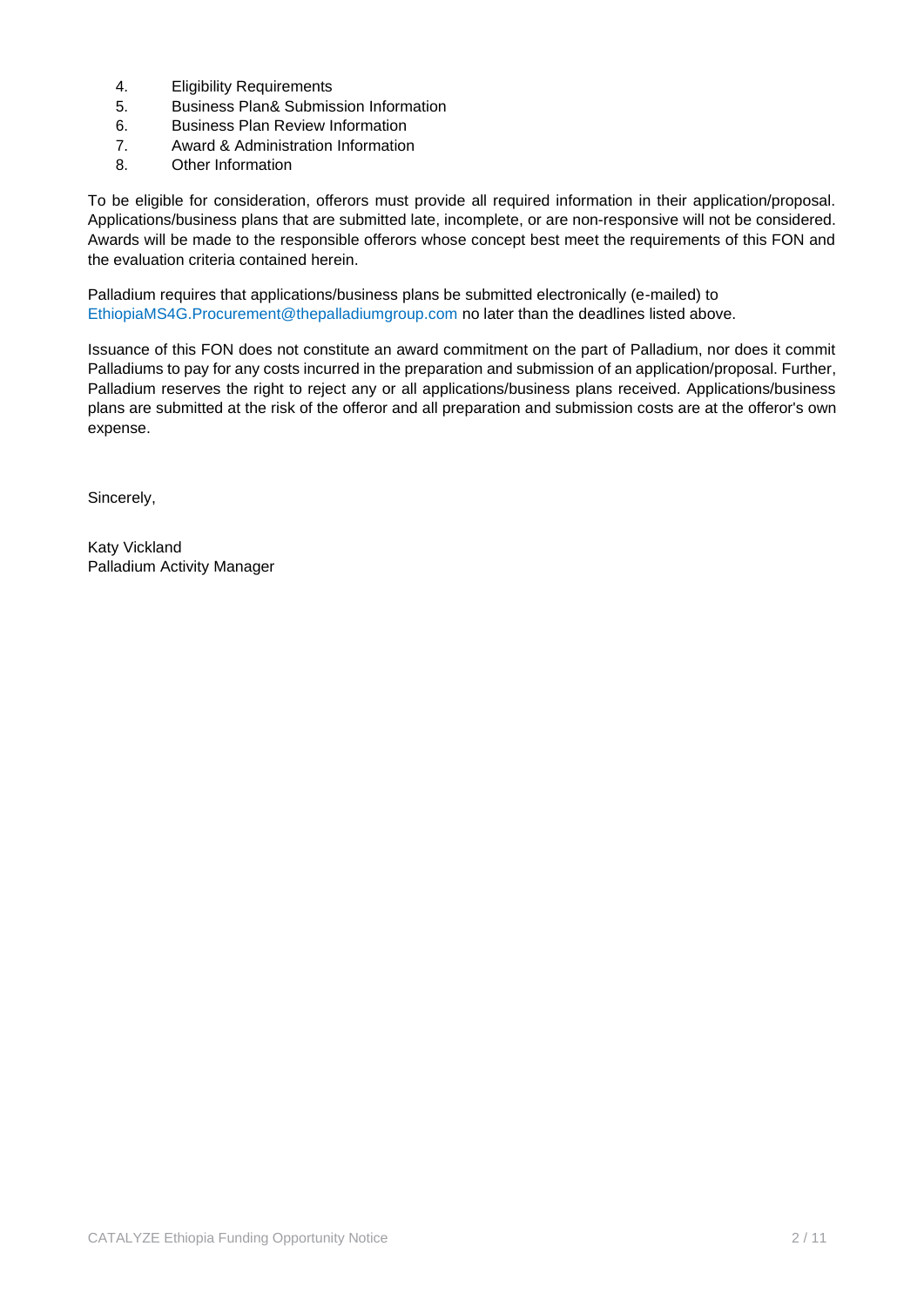# **INTRODUCTION**

# 1. PROGRAM SUMMARY

The CATALYZE Blended Finance Mechanism is a \$250 Million, 8-year contract (5-year base period, with a single 3-year option period) which uses a facilitated partnership model to craft solutions to crowd in \$2 Billion in blended finance\* to USAID partner countries. CATALYZE's buy-in mechanism allows USAID Bureaus and Missions to efficiently deploy investment facilitation solutions that respond to the needs of specific sectors, issues, and geographies. Initial buy-ins focus on blended finance to implement sustainable education business models serving low-income communities, the focus of this market assessment. (\*Blended finance: in this context, the use of catalytic capital from both public or philanthropic sources to increase private-sector investment in developing countries for sustainable development.)

The USAID-funded CATALYZE Market Systems for Growth (MS4G) Activity is designed to strengthen the Ethiopian market system, create jobs, and expand exports through the use of blended finance. Specifically, it will leverage concessional financing to upskill and grow resource providers including financial service providers, business advisory service providers and job training and placement agencies, in addition to mobilizing finance for enterprises in target value chains including agribusiness, light manufacturing, and services, including information and communications technology (ICT) and fintech. Complementary activities will work closely with the Government of Ethiopia to enhance and strengthen the business enabling environment and other rules underlying the market system. To ensure optimal employment opportunities across all initiatives, there will be an emphasis on women and youth, not just in Addis Ababa, but in secondary cities across Ethiopia.





# 2. FUNDING OPPORTUNITYSTATEMENT

MS4G invites private sector, civil society, and knowledge institutions to submit Business Plans to create scalable solutions for preparing and placing youth in more and better jobs. Solutions bridge the mismatch between the demand for high quality jobs and the supply of skilled labor. They will be aligned with aspirations of young women and men in Addis Ababa and the target regions in Ethiopia.

The objective of this call for Business Plans is to prepare and place at least 2,000 youth in decent jobs in the formal sector in Addis Ababa and/or secondary cities in the Tigray, Oromia, and Amhara regions of Ethiopia. At least 50% of the jobs placed should be in secondary cities.

Decent jobs are defined as jobs in the formal economy, paying at least the minimum wage, providing the employee with all legally mandated benefits, and offering a career pathway for progression to higher-paying opportunities and careers.

This call is not prescriptive, but seeks innovative, cost-effective solutions to youth employment. Bidders have broad latitude to accomplish the proposed goal through a variety of means and approaches.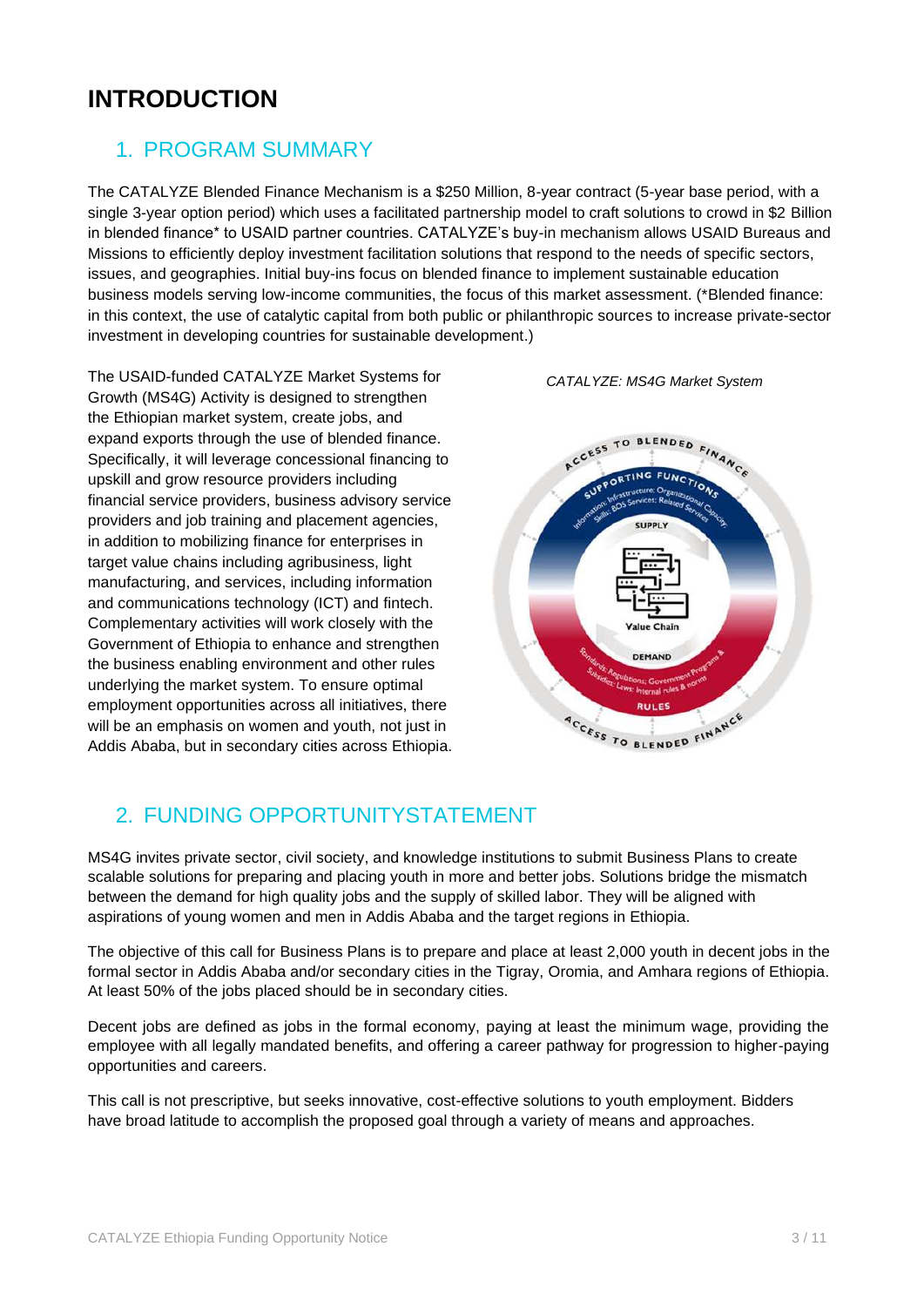MS4G invites Business Plans which clearly emphasize the following Guiding Principles:

**Place youth in jobs.** MS4G supports initiatives that prepare youth for employment, including selfemployment. Training and work preparation and support must be linked with successful job placement. Successful implementing partners must demonstrate that job opportunities exist for youth, and that the initiative will prepare youth with the competencies business requires to attain and retain the jobs.

**Actively target women.** MS4G has an explicit women's economic empowerment focus to strengthen the economic role of women as both entrepreneurs and employees. Fully 51% of the young people served by the proposed projects should be women. We require successful implementing partners to present a targeted strategy for ensuring women are not just considered and included but are actively engaged with and benefit from their project.

**Be private sector led.** MS4G supports private enterprise-led economic growth in Ethiopia. MS4G welcomes partnerships and consortium responses to this call. We seek market-based solutions. Thus, we expect projects to include at least one private sector partner and at least one partner with a local operating presence.

**Innovate and scale.** MS4G seeks initiatives that would not be possible without support. We will not fund existing operations or "business as usual." We seek to accelerate and scale market-driven innovation in job training and placement.

**Engage youth.** MS4G incorporates Positive Youth Development (PYD) in its programming. PYD programs recognize youth's inherent rights and result in youth who have assets (such as skills and access to finance), the ability to leverage those assets (agency), and the ability to contribute to positive change for themselves and their communities, surrounded by an enabling environment that supports them. Successful applicants will demonstrate how youth were involved in developing the solution and how these solutions contribute to youth goals and aspirations.

**Co-invest.** MS4G is focused on mobilizing private capital for job creation, training, and placement. The MS4G contribution will be no more than half of the total project budget. Successful projects will demonstrate co-investment, either financially or in-kind, in the initiative.

**Contribute to sustainable market systems transformation.** MS4G takes a market systems approach to inclusive economic development. We will look for Business Plans that will build stronger market systems players which delineate clear pathways for the offeror and other workforce development market subsystem stakeholders to sustain and scale the innovative solutions. We seek innovative models that can be disseminated and scaled across Ethiopia to stimulate market systems transformation within the workforce development market subsystem.

Successful submissions will:

- Describe how they would identify priority job sectors; identify employers seeking job candidates; analyze the number and type of job vacancies in those sectors; and explain how youth would be identified, trained, linked, and placed in available jobs
- Place at least 2,000 youth in full-time equivalent, decent jobs in Addis Ababa or secondary cities in the Tigray, Oromia, and Amhara Regional States of Ethiopia. Jobs can include wage or salary jobs, or self-employment. Jobs can be across manufacturing, services, or agricultural. Jobs in growth sectors are preferred. Jobs cannot be in certain USAID prohibited sectors including cotton, sugar, palm oil, alcoholic beverages, or illegal or illicit sectors.
- Ensure that 51% of participants placed are women
- Ensure that at least 50% of the jobs placed are in secondary cities
- Ensure that employees retain the jobs for at least 6 months
- Provide leverage of at least 1:1 in financial or in-kind contributions. MS4G will provide from 10% to a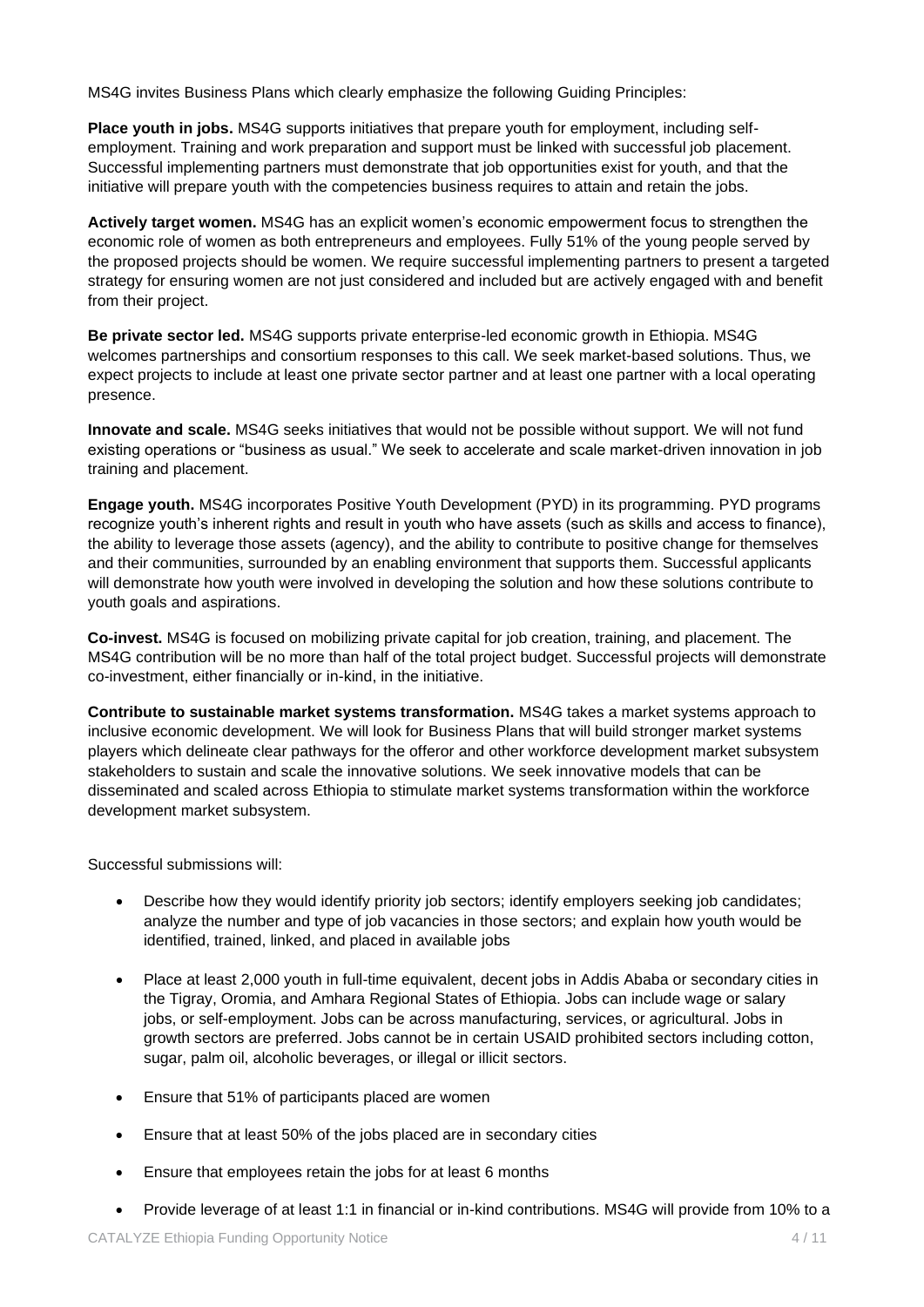maximum of 50% of the total project budget, either through co-investment, technical assistance, or a combination of both.

- Demonstrate that youth, and especially young women, were involved in developing the proposed solution, and that these solutions will contribute to the goals and aspiration of youth, especially women, who will ultimately gain employment through the intervention.
- Match job seekers with jobs. We will look for business plans that include a clear, integrated job matching component. Any skills training program should demonstrate how job seekers are placed into employment.
- Demonstrate an ability to track, monitor and report on the youth benefiting from the program to assess ongoing performance and immediate outcome of project assistance.
- Demonstrate sustainability and scalability. As part of the design, prospective implementing partners should demonstrate how their initiatives will become independent of external funding as part of their business case. Highlight how the initiative will contribute to strengthening the youth employment value chain in the Ethiopian market system.

# 3. AWARD INFORMATION

### **Estimated Funding Level**

Palladium expects to award several subcontracts and may choose to fully fund or incrementally fund the selected application/proposal(s). Awards may not exceed USD \$400,000 for Ethiopian and international organizations. Preference will be given to Ethiopian organizations with previous experience implementing projects in the related activity area and showing tangible results and impact.

## **Anticipated Performance Period**

Palladium anticipates a performance period of up to 18 months for each award.

### **Award Type**

Palladium anticipates awarding a Firm Fixed Price Subcontract as defined above. The award mechanism will be determined by the CATALYZE team through a pre-award determination process based on the nature of the proposed activity and the financial and management capacity of the selected organization. The award size, the number of awards and amount of available funding is subject to change.

# 4. ELIGIBILITYREQUIREMENTS

This FON is issued as a public notice to ensure that all interested and qualified organizations have a fair opportunity to submit applications for funding. The following criteria will be applied to all offerors to determine the eligibility of offerors:

- Submission of DUNS in the application/proposal unless exemption applies (awards less than \$25,000 performed by foreign entities overseas).
- Offeror is legally registered as a non-for profit or for-profit organization in accordance with the laws of Ethiopia and is in good standing, legally licensed and up to date on all applicable taxes
- Offeror has certified that it is not affiliated with any political party nor engaged in any partisan activities.
- Offeror submits all mandatory documents prior the deadline stipulated in the FON.
- Offeror has certified that it is receptive to participate in learning opportunities and commitment to participate in capacity building.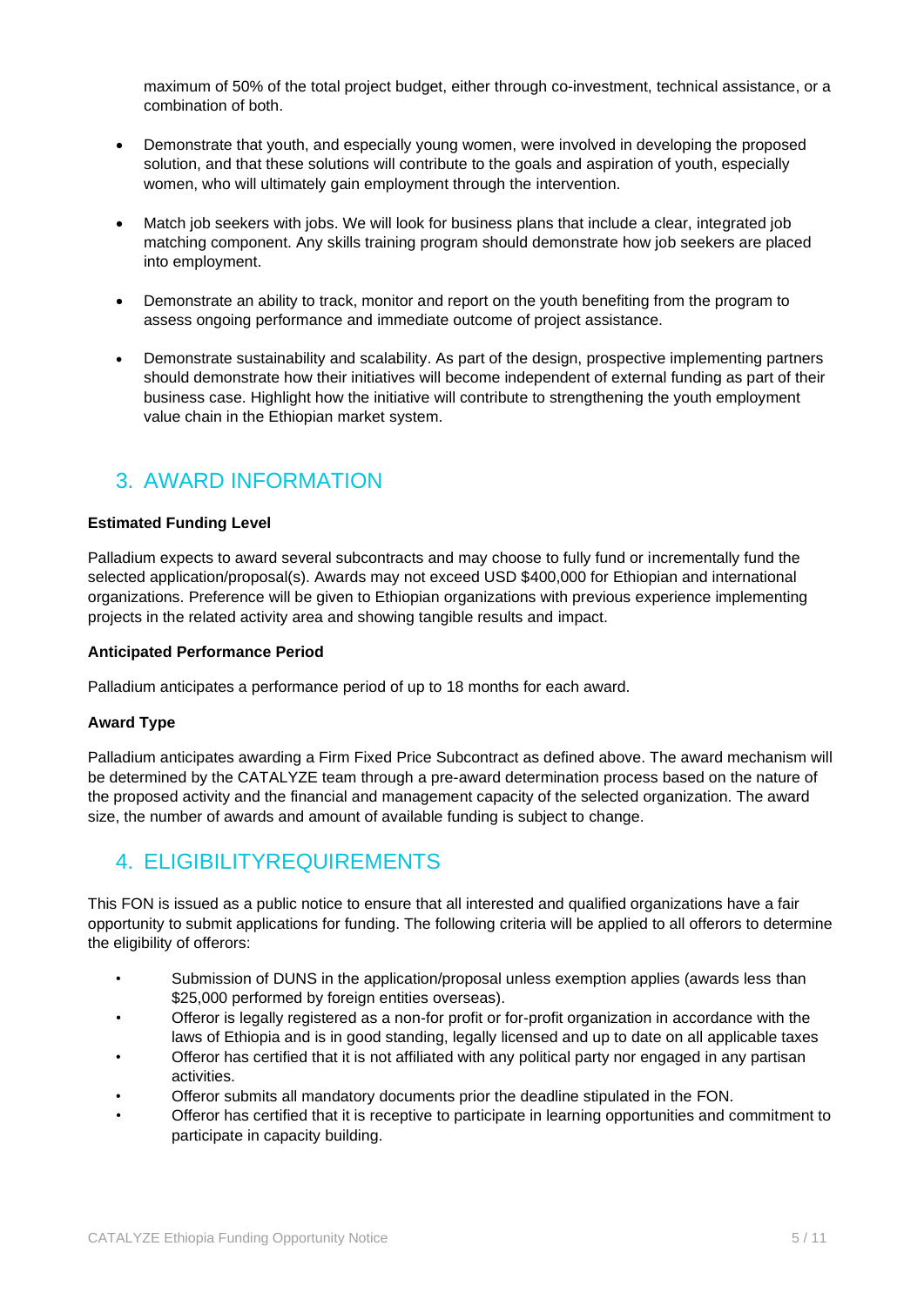Certification of these requirements must be noted by completing Attachment A. Failure to submit this form will result in disqualification.

## **Types of Entities that May NOT Apply**

The following types of entities may not apply for CATALYZE awards:

- Political parties, political party organizations, Government of Ethiopia (GoE) parastatal institutions or GoE owned institutions are not eligible for grants or subcontracts;
- Organizations that have controlling interest held by a government, government agency, or agent thereof;
- Offerors with active exclusions from the working with the US government (www.sam.gov), the UN (Sanctions List), or the US Department of the Treasury Office of Foreign Asset Control;
- Any entity affiliated with Palladium or any of its directors, officers, or employees, and Individuals.

### **Potential New Partners**

Palladium strongly encourages applications/business plans from potential new partners initiatives (NPIs). NPIs are organizations which have never received funding from USAID directly or indirectly.

### **Cost Share and Leverage**

Cost share is not required. However, offerors are required to contribute leverage of at least 1:1 in financial or in-kind contributions resources from their own private or local sources for the implementation of the proposed concepts.

### **Procurement Integrity and Ethics**

It is Palladium's policy that no gifts of any kind and of any value be exchanged between offerors and Palladium personnel. Discovery of the same will be grounds for disqualification of the offeror from participation in any Palladium's procurements and may result in disciplinary actions against Palladium personnel involved in such discovered transactions.

## 5. PROPOSAL & SUBMISSION INFORMATION

Full instructions for the business plan and budget are in Attachments B and C.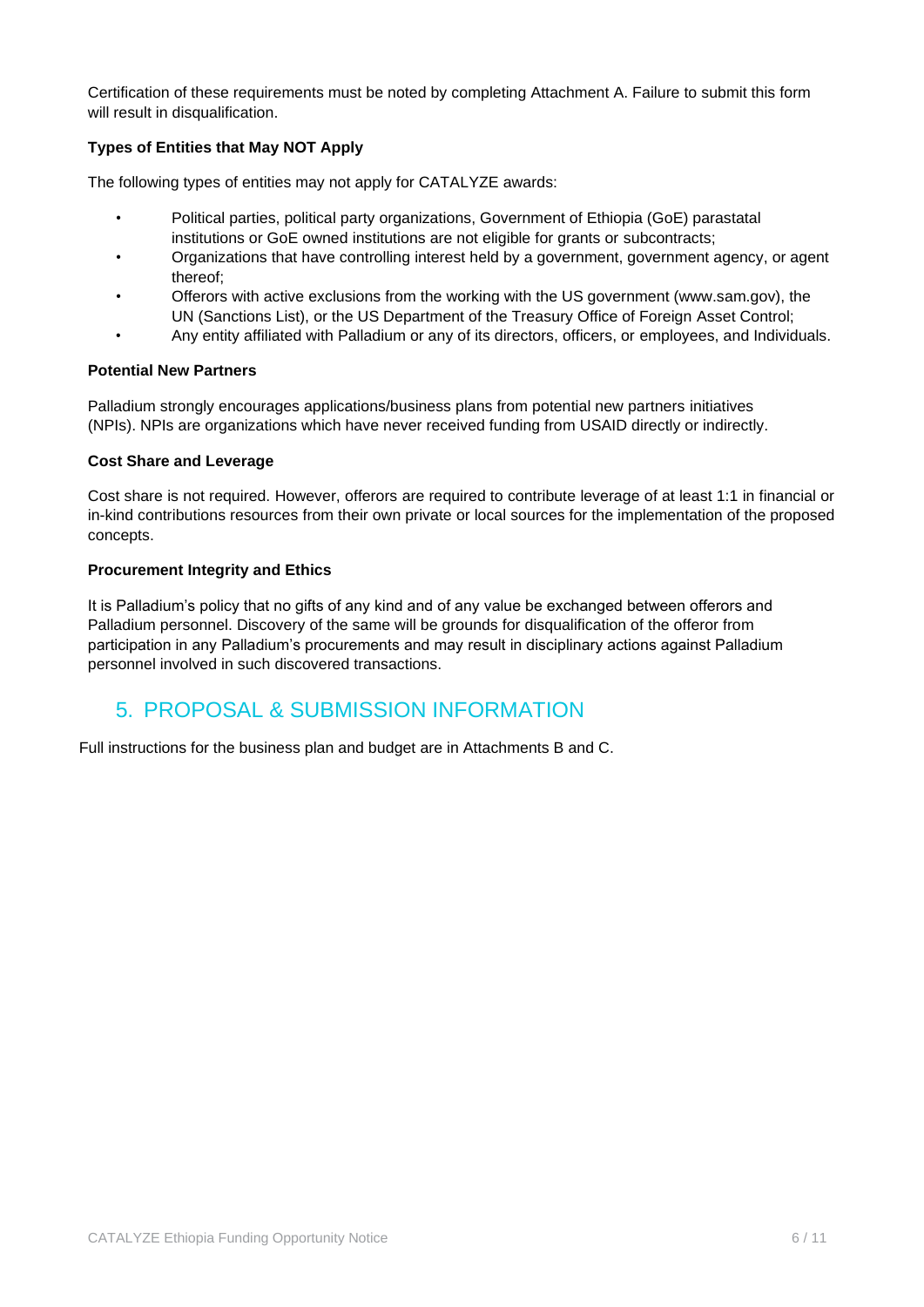# **Attachment A: Eligibility Certification**

| Name of Offeror:            |  |
|-----------------------------|--|
| <b>FON Number:</b>          |  |
| <b>Date of Application:</b> |  |

**Application Title:** <u> The Communication of the Communication</u>

| <b>Eligibility Criteria</b>                                                                                                                                                                                 | Yes | No. |
|-------------------------------------------------------------------------------------------------------------------------------------------------------------------------------------------------------------|-----|-----|
| Submission of DUNS in the application unless exemption applies (awards less<br>than \$25,000 performed by foreign entities overseas).                                                                       |     |     |
| Offeror is legally registered as a non-for profit or for-profit organization in<br>accordance with the laws of Ethiopia and is in good standing, legally licensed<br>and up to date on all applicable taxes |     |     |
| Offeror has certified that it is not affiliated with any political party nor engaged in<br>any partisan activities.                                                                                         |     |     |
| Offeror submits all mandatory documents prior the deadline stipulated in the<br>FON.                                                                                                                        |     |     |
| Offeror has certified that it is receptive to participate in learning opportunities and<br>commitment to participate in capacity building.                                                                  |     |     |

## **Authorized Representative Signature**

**Authorized Representative Name**

**Date**

Click here for word version: [http://catalyze-procurement.com/wp-c](http://catalyze-procurement.com/wp-)ontent/uploads/2020/10/Attachment-A-Eligibility-Certification.docx

<u> 1990 - Johann Barbara, martin a</u>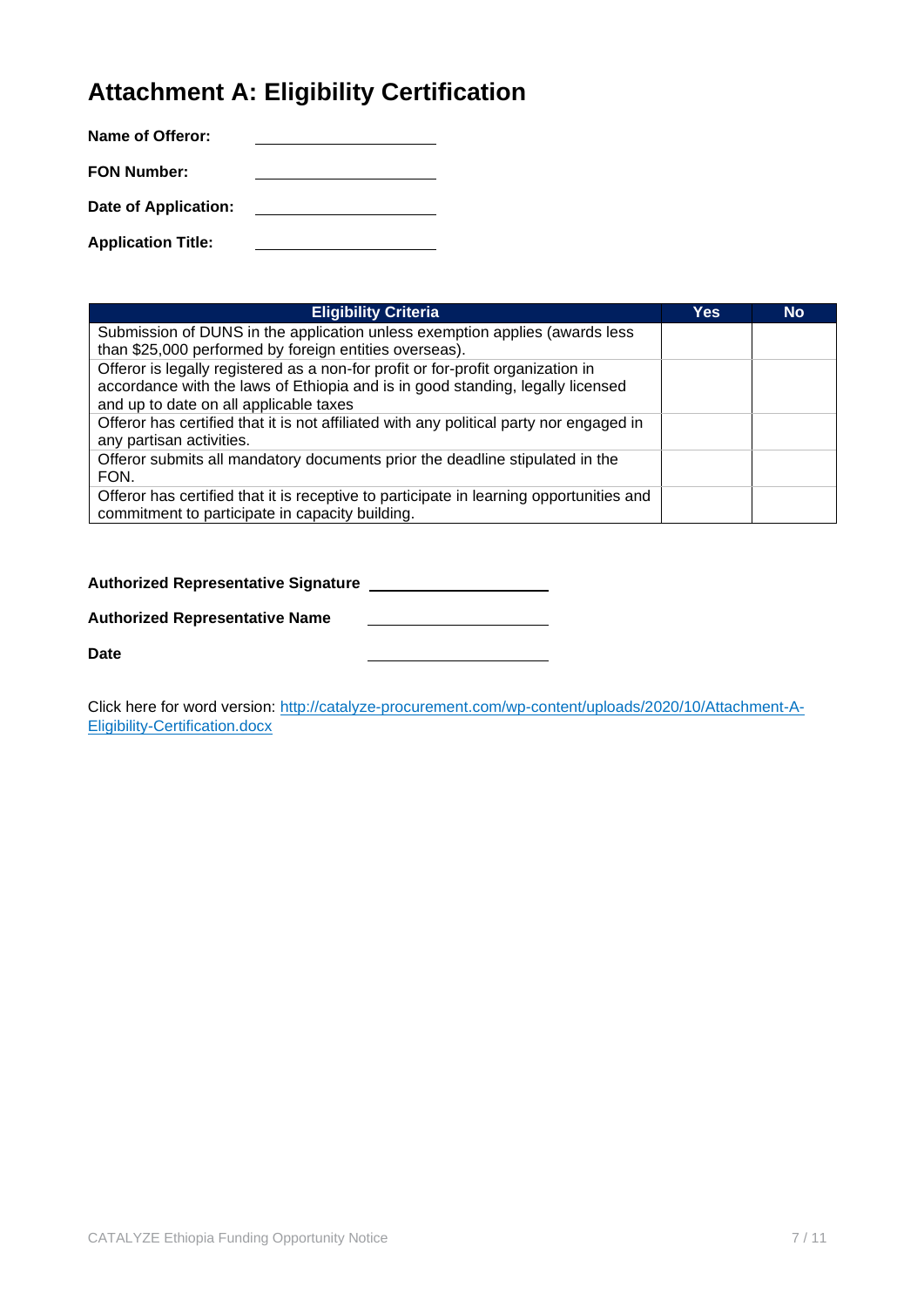# **Attachment B: Business Plan Instructions**

## **FON-CATALYZE-Ethiopia-2021-0158 Instructions: Business Plans Deadline for Submission: Accepted on a rolling basis through May 31, 2022**

#### **Instructions for Submission**

Business plans have a 10-page limit, excluding annexes. Full business plans with required annexes are due on **May 31, 2022 (rolling basis)**. All materials must be in English.

Business plans must be submitted by email to EthiopiaMS4G.Procurement@thepalladiumgroup.com no later than the deadlines outline. All correspondence must include the relevant FON number and title.

#### **Business Plan Preparation**

The business plan must be submitted in Times New Roman, font size 11, and must include page numbers. Each page must be marked with the FON title and number.

Business plans should be prepared according to the structural format set forth below:

- 1. Cover page **(Does not count towards page limit)**
- 2. Brief introduction/background of the company including the company profile and summary of technical approach and capability statement
- 3. Description of Activity Partner Roles, and Prior Demonstrated Success
	- a. What are you proposing to do? Please describe the role each partner will play, and their track record of success, particularly in Ethiopia.
- 4. Technical approach: This section should address the program summary and should include:
	- a. Concise title of proposed activity;
	- b. Discussion of the method of approach, including:
		- i. The demonstrated private sector engagement including the expected sectors and occupations for youth employment, and the expected employers, including estimates of the demand for employment
		- ii. The demonstrated youth engagement
		- iii. The proposed outreach to youth and women for training and job placement
		- iv. The types of support to be provided for youth preparation and job placement;
		- v. And the anticipated results (number of youths to be placed and retained in decent *iobs*).
	- c. The geographic focus or focusses of the proposed activity.
- 5. Brief description of offeror's, as well as prospective or existing partner(s') previous work or experience with testimonies in achieving activity goals both at Addis Ababa and Secondary cities.
- 6. Brief description of offeror's, as well as prospective or existing partner(s') previous work or experience in achieving activity goals.
- 7. Sustainability and Market Systems Transformation Plan
	- a. How will you plan to continue to train and place youth after USAID funding ends?
	- b. How will you engage with MS4G to contribute to expanding access to the innovative job placement model you are presenting, such as through associations, media coverage, participating in learning events, etc.
- 8. Personnel
	- a. Identify the Activity Manager and at least 3 additional personnel undertaking important roles in the activity, and briefly describe their roles and prior demonstrated success in their roles. It is recommended but not required that you indicate the personnel responsible for youth outreach, youth skill-building, business partnerships development, and youth job placement and support. (The Activity Manager may also serve in one of these technical capacities.)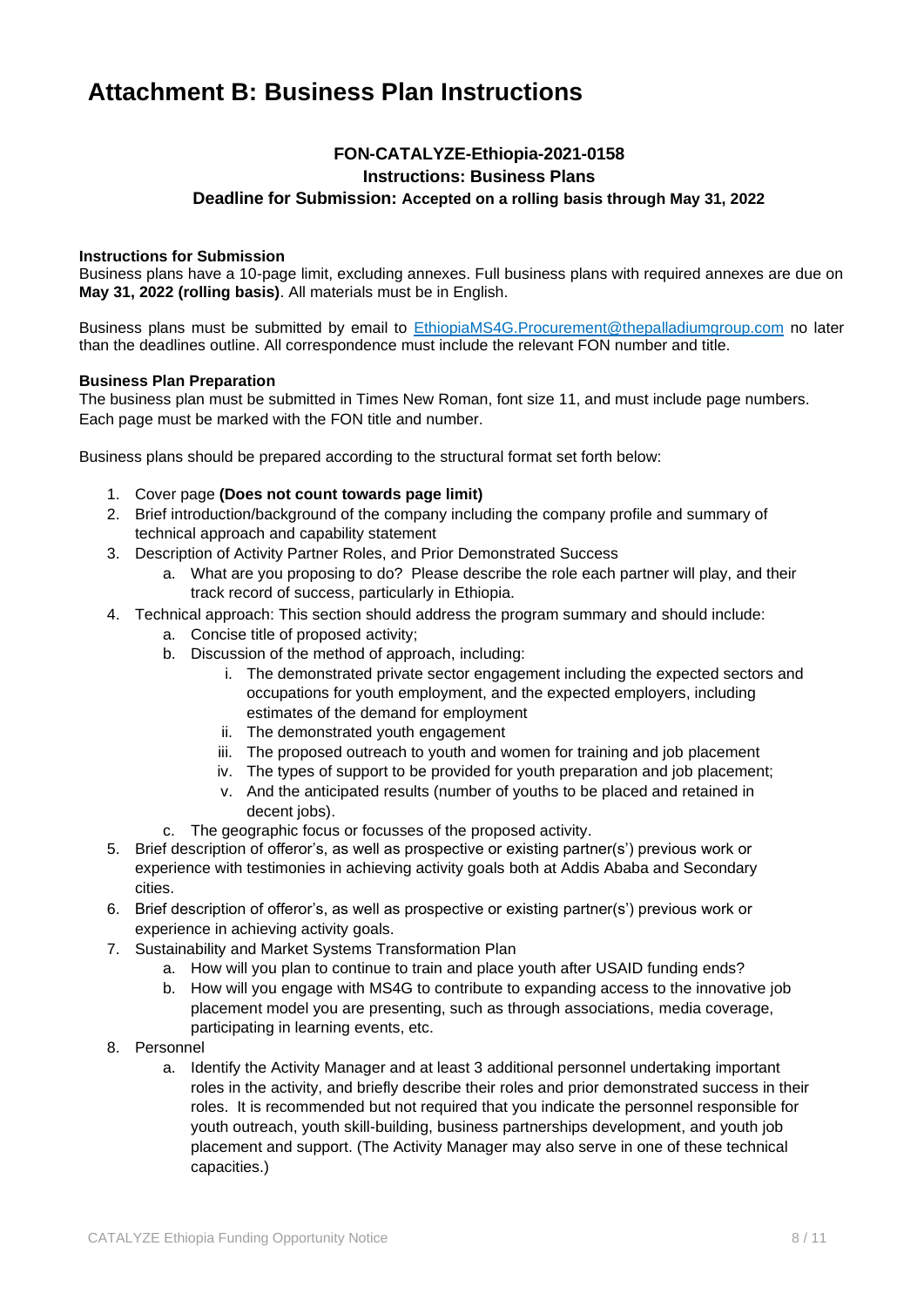- **b.** Provide CVs for the Activity Manager and 3 additional personnel each bidder identifies to accomplish the important tasks the bidder selects. **(CVs do not count towards page limit and should be included as a separate annex)**
- 9. Monitoring, Evaluation, and Learning Reporting
	- a. Plan for reporting and compliance with the MS4G objectives and indicators noted below. How will you monitor and report the following:
		- i. Number of individuals trained, disaggregated by gender
		- ii. Number of individuals employed (minimum of 2,000), disaggregated by gender (at least 50% female)
		- iii. Average percent change in earnings as a result of training and employment of at least 3 percent
- 10. Gender Mainstreaming Plan
	- a. How will you mainstream outreach to female job candidates, and female job placement, in your approach and your sustainability plan?
- 11. Work plan/Implementation Timeline
	- a. Monthly timeline of activities to be completed.
- 12. Detailed Budget and Cost Notes **(Do not count toward page limit.)**
	- a. Submission of full detailed budget using the guidelines and template provided in the attachments. A brief cost narrative should be submitted outlining assumptions to support budget.
	- b. Expected source and value of leverage (minimum of 1:1 with value of USAID funding sought, with leverage to be provided on a best-efforts basis) included in narrative form in a separate document from the cost notes.
- 13. Due Diligence **(Does not count towards page limit.)**
	- a. Completed due diligence packet including Due Diligence Form included in the attachments.

### **Evaluation Criteria for Proposal**

Business plans will be evaluated based on the criteria outlined in the FON. The criteria are as follows:

- Offeror's demonstrated capability to carry out proposed approach;
- Soundness and reasonableness of technical approach;
- Incorporation of feedback and guidance from co-design phase;
- Alignment with MS4G's youth job placement goals, objectives, Guiding Principles, and criteria for successful applicants as outlined above;
- Sustainability and transformational impact of approach in terms of offeror's and market systems stakeholders' incentives to sustain/expand the activities once USAID funding is completed.

Cost proposals will be evaluated based on the following:

- Realism and reasonableness of the work to be performed;
- Cost reflects a clear understanding of the requirements:
- Cost is consistent with various elements of the technical requirements;
- Incorporation of leverage.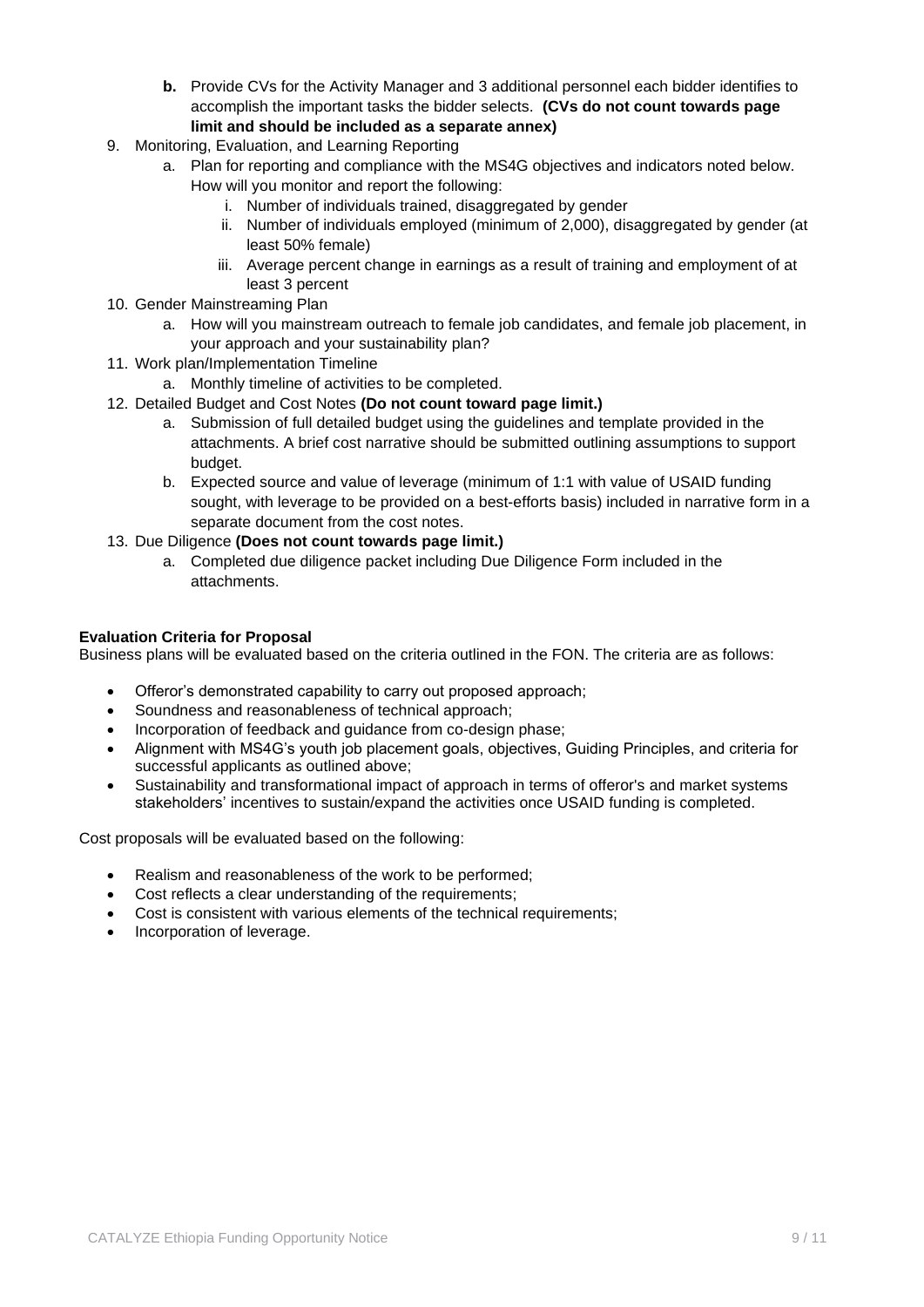# **Attachment C: Budget Template Guidance**

For this proposal, your organization will develop a detailed budget in anticipation of an eventual agreement with Palladium. Please use the budget template in the Excel file attached separately.

### **1. Direct Labor**

Describes the type of expertise that will be needed, including:

- Number of positions
- Level of effort (LOE) for each for each position
- Expected nationality of the individuals filling each position
- Unit cost of each position

Salaries should be budgeted as base salary, so the rate of the position excluding any mandatory or optional benefits (i.e., health insurance, pension, or other offered benefits).

### **2. Fringe Benefits**

If your company has a Negotiated Indirect Cost Rate Agreement (NICRA) with any U.S. Government agency that includes a fringe benefits rate, that rate may be used (provisional or final) to prepare the cost proposal with or without establishing not-to-exceed (NTE) rate ceilings. You can either lower the indirect cost and set up fixed NTE ceilings to be more competitive or leave them as indicated in the NICRA ("provisional") to allow you to adjust indirect costs later, should your indirect rates change over the course of the contract (provided the contract cost ceiling allows it).

If you company does not have a NICRA, please estimate actual costs to be spent on fringe benefits for all employees, including local employees. Fringe costs should be budgeted per benefit and not presented as a lump sum.

#### **3. Travel, Transportation and Per Diem**

Travel, transportation and per diem (lodging, meals, and incidentals) costs are linked to people; the estimated staffing developed under *Direct Labor* should be used as a starting point.

All travel costs and per diem are subject to the contractor's travel policy but must be based on reasonable market rates. All travel must be estimated at coach-class travel class.

Per Diem must not exceed the following rates:

| For travel in | Rates set by        | For per diem and actual expense see                                                                                                                                                                        |
|---------------|---------------------|------------------------------------------------------------------------------------------------------------------------------------------------------------------------------------------------------------|
| Foreign Areas | Department of State | Section 925, Government Civilians-Foreign<br>Areas, a per diem supplement to Department<br>of State Standardized Regulations<br>(Government Civilians-Foreign Areas),<br>online at Foreign Per Diem Rates. |

### **4. Equipment**

The definition of equipment varies depending on the type of implementing partner (for-profit, non-profit, university) and the type of implementing instrument (contract or grant). The following equipment list is not limited to any particular definition. It is intended to reflect the most common types of nonexpendable personal property and should be expanded or contracted as appropriate. Estimated equipment costs should include shipping if not purchased locally.

- Laptop and Desktop Computers
- Laser, Color or Other Printers
- Photocopiers and Scanners
- Cell Phones, Smartphones and PDAs
- Digital Cameras and Video Cameras